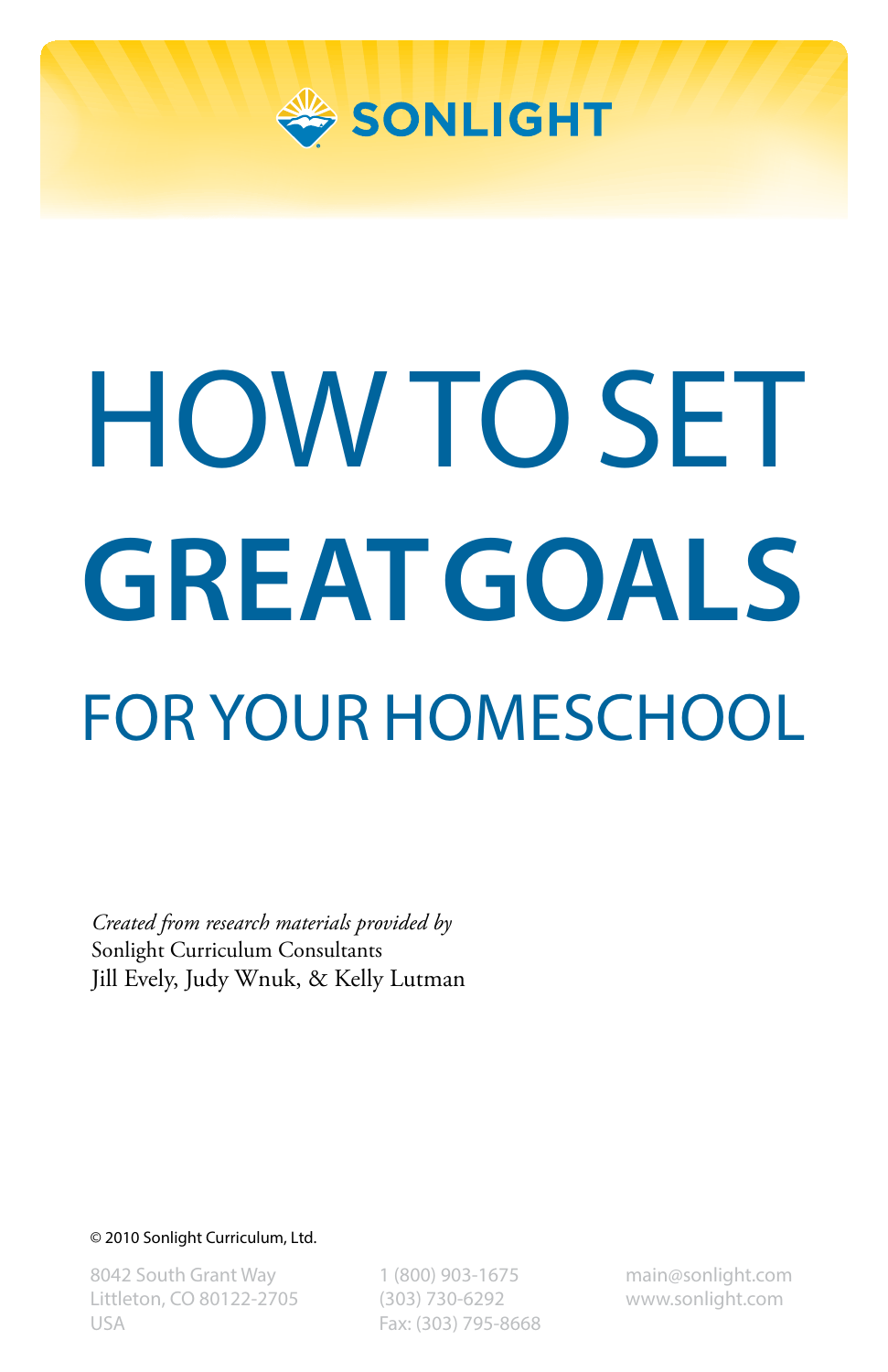#### **1. Choose Your Mission**



Have you heard the analogy about goals and ladders? It's a classic illustration because it really holds true. Goals are like rungs of a ladder. To get where you want to go, you need to lean your ladder against the right wall.

As you prepare to homeschool, take time to set up your ladder. Create a *homeschool mission statement* to clearly define your reason for homeschooling. Where do you want to be when you finish climbing your ladder?

\*Homeschool Mission Statement: A clear and concise explanation of your family's big-picture homeschool goals

Many homeschool families use a verse about Jesus' childhood to guide them: *"And Jesus went on advancing in wisdom, and in stature, and in favor with God and men."* Luke 2:52 (Rotherham's Emphasized Bible)

As a child, Jesus grew mentally, physically, spiritually and socially. You may want to incorporate a verse like this into your homeschool mission statement.

To create a mission statement, zoom out and think big-picture:

- Why are we homeschooling our children?
- What do we hope to accomplish?

Pray about these questions and talk about them with your spouse. Take time to write out your answers. Your written statement can provide much-needed direction and encouragement as you move ahead.

To get started, look at these examples of homeschool mission statements:

- *• Our goal in homeschooling is to raise children who follow Christ, love to learn and are equipped to do whatever God calls them to do.*
- *• The H Family's Homeschool Mission Statement: To value each unique family member while helping each child excel academically and grow into a flourishing, independent adult.*

### **2. Create the Rungs: Set Specific, Measurable Goals**



Now that you know where to set up your ladder, it's time to make some rungs. Use your homeschool mission statement as you create specific goals.

Draft 1-2 goals *for each child* in these growth areas (or other areas you define):

- a. Academic goals (growing in wisdom)
- b. Physical goals (growing in stature)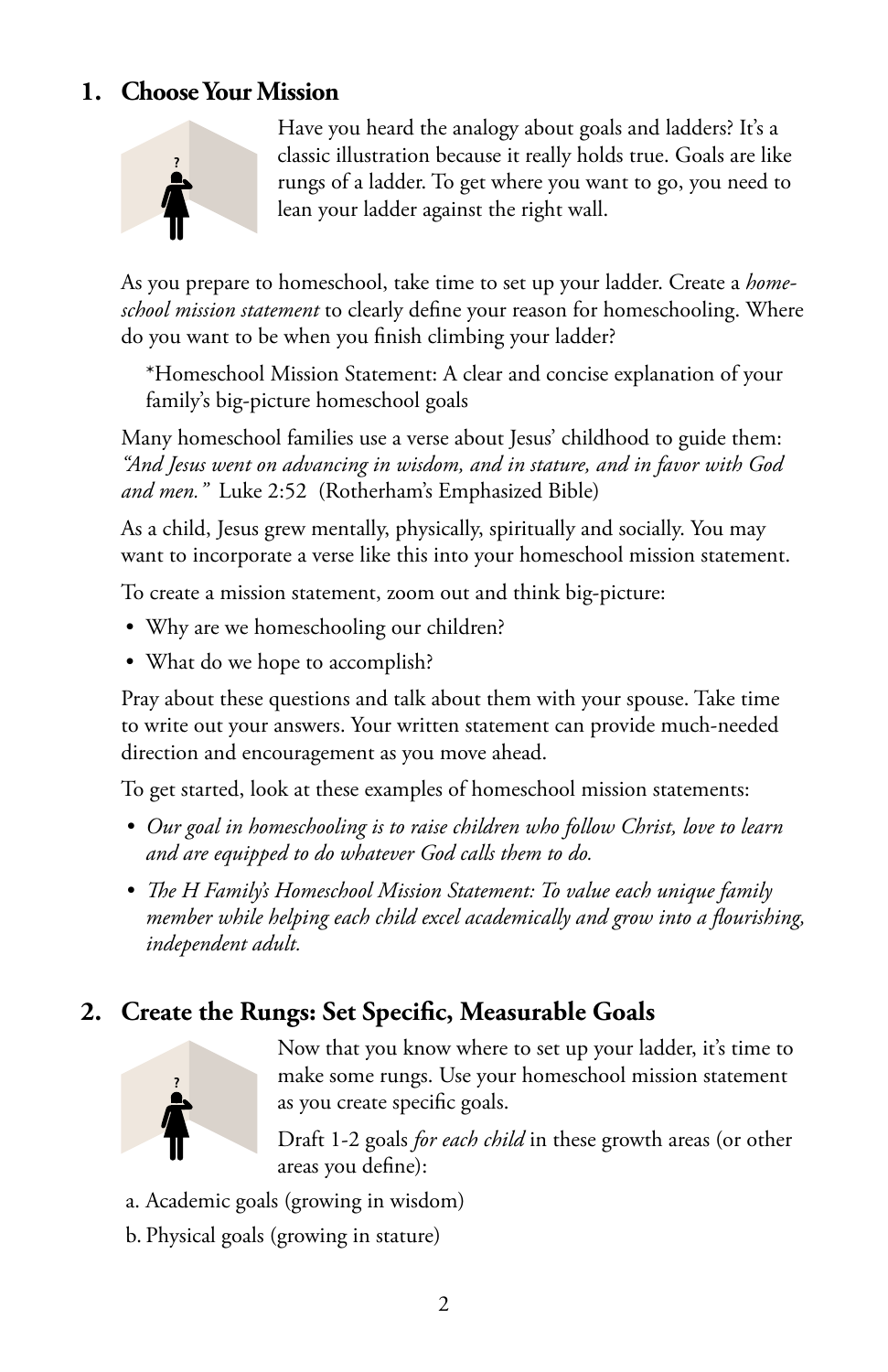- c. Spiritual goals (growing in favor with God)
- d. Social goals (growing in favor with men)
- e. Other family goals (such as chores, money management, etc.)

#### **3. Evaluate and Adjust**



Keeping your homeschool mission statement in mind, it's time to whittle down your goals to help you achieve them. Look at your goal lists and refine each goal (if necessary) as you answer these questions:

a. Is the goal specific and measurable? b.Is the goal realistic, reasonable? Is it reachable? c. Is the goal compatible with this child's natural bent and abilities? d.Is the goal more or less important than other goals? Try to make each goal clear, realistic and focused.

## **4. Your Goals Are Here to Help (Not Overwhelm)**



If your goal lists get intimidating, simplify things with this quick five-point test for each goal. Ask yourself:

- a. Does this goal support or reflect our mission statement?
- b.Is this goal important to work toward now, or can it wait?
- c. Is this goal worth the time it will take to reach it?
- d.Is this goal worth what we may have to give up to reach it?
- e. Is this goal essential does it really matter in the long run?

Use your answers to make another adjustment to the list of goals, so that only those that you can work on now are on the list. Save the others to review again later.

If it feels like you're building a rigid plan, remember that homeschooling is all about flexibility. Re-evaluate your goals at least once or twice a year, and adjust them to keep your homeschool on track for success.

Know that this goal-setting work is worth it! You'll have a much easier time moving forward with an intentional "ladder" of goals instead of a scattered mishmash of high hopes.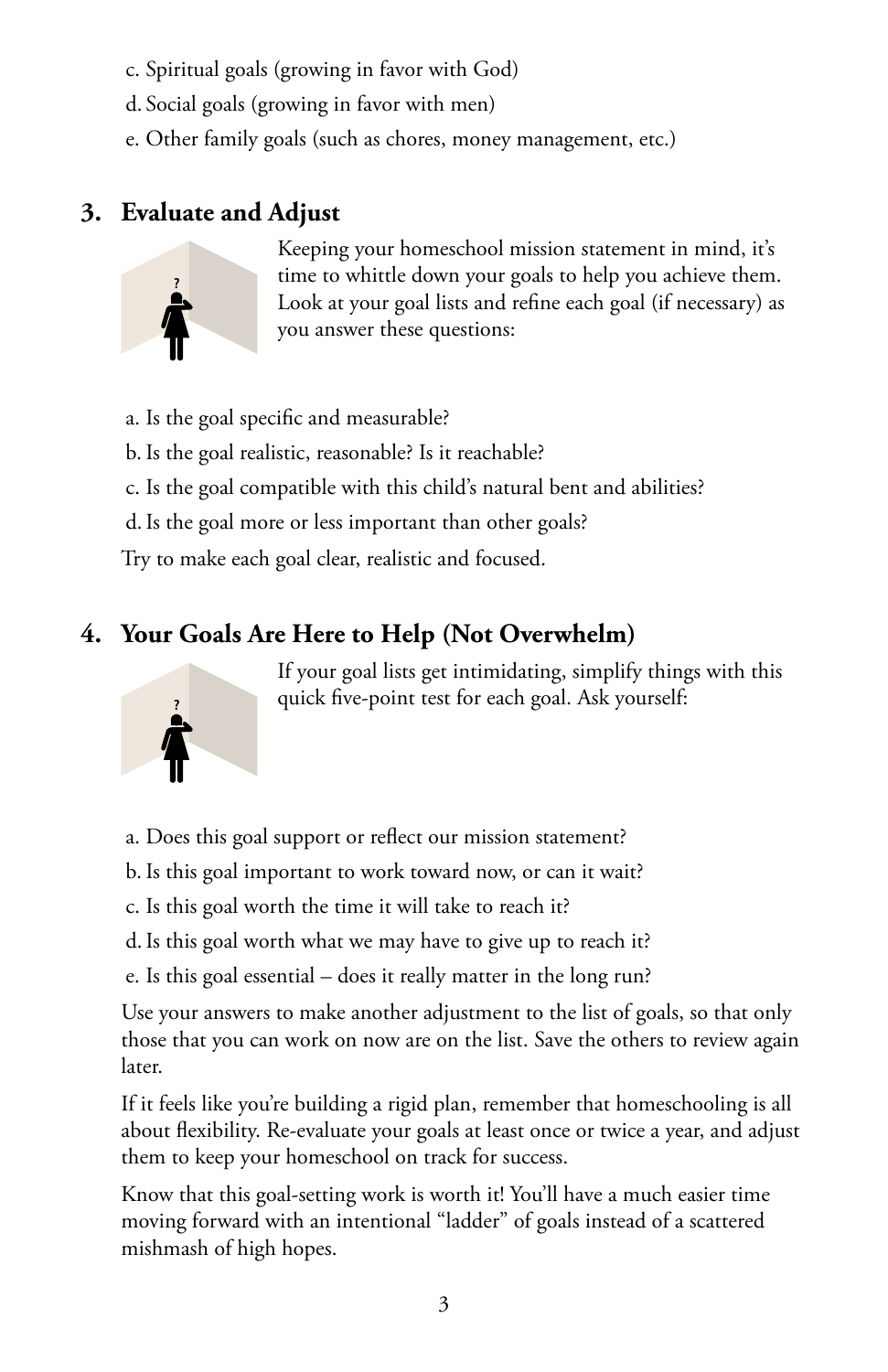## **5. Plan Your Move: From Goals to Actions**



Look at your academic goals for your first child. Write down a specific, doable task to help you reach that goal. Repeat this for each goal for each child.

*Note*: You might find this step easier once you have an idea of what of curriculum style might fit your family well. For example, you could choose textbooks, literature-based curriculum or an unstructured "unschooling" approach.



For a helpful overview of different curriculum styles, click here to look at a free e-book: *7 Secrets to Finding the Best Homeschool Curriculum*. Once you're in the e-book, head to "Secret 4 - Learn About Different Homeschooling Methods."

Whenever you're ready, start creating tasks for your goals. These tasks will help keep you focused on your goals. For example, one academic goal could be:

• I want Mary to be able to read 3-letter, short-vowel words by Christmas.

Your tasks might include:

- We will do Sonlight<sup>®</sup> Language Arts four days a week
- We will play phonics-based games (like "I Spy something that starts with a 'B' sound") two days a week

Each goal should include at least one task, but don't add too many.

#### **6. Keep That Plan in Sight!**



Your homeschool plan may be crystal clear and rather exciting right now. That's great!

But ask any homeschool parent and you'll discover that the road is not always smooth. When Johnny throws a tantrum and insists that multiplication facts are completely irrelevant to his life, you might be grateful for quick reminders about "the big picture."

Post your homeschool mission statement where you can see it daily. Hang your written goals in your homeschool area. Make sure each goal has at least one specific task listed, which will help keep you moving toward meeting that goal.

Consider hanging scripture and other inspiring quotes around as well. Here's a verse that keeps many homeschoolers going: